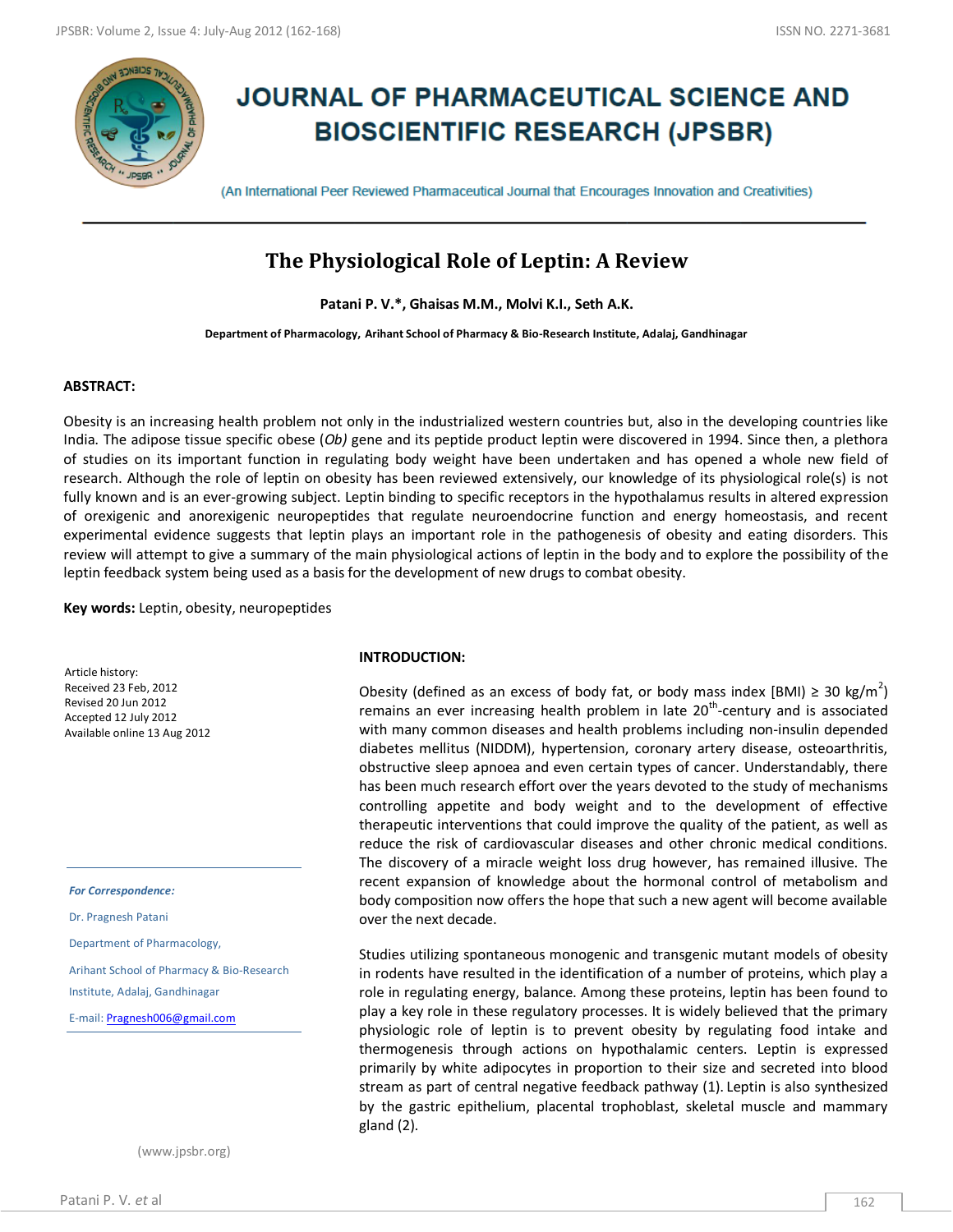## **OB gene and Leptin**

In 1994, Friedman and his colleagues first reported the cloning of ob gene in mice. Further, characterization of this ob gene identified that it encodes a 4.5 mRNA transcript with a novel 167-aminoacid proteins termed leptin (from the Greek word lepos meaning "thin"). A 21-amino acid signal peptide is cleaved before release of mature leptin into the circulation. Leptin, the protein product of the ob gene, is primarily an adipocyte-secreted hormone, exerts its influence on food intake, energy expenditure, body weight and neuroendocrine function through actions on neuronal targets in the hypothalamus. Leptin levels increase exponentially with increasing fat mass and leptin production is higher in subcutaneous than in visceral fat depots. Leptin levels reflect not only the amount of fat stored but also energy imbalance; prolonged fasting substantially decreases leptin levels, whereas overfeeding greatly increases them.

The tertiary crystalline structure of leptin was originally reported by Zhang et al. (1997) (3). The leptin molecule is thought to have similar structural features to members of the long chain cytokines family that includes growth hormone (GH), interleukin (IL-6), leukemia inhibitory factor and ciliary neurotrophic factor (CNTF) (4). Human leptin is 84% identical to mouse leptin, and 83% identical to rat leptin (5). The 4-α helix bundle structure consist of 146 amino acids having single disulfide bond that are located at C-terminal end between cystein residues 96 and 146 that is responsible for maintaining protein stability and biological activity (3).

The importance of leptin as an adiposity signal to the brain is supported further by the phenotype of animals that either do not synthesize it (*ob*/*ob* mice that have a mutation in the leptin gene) (Zhang *et al.*, 1994) or that have genetic mutationsthat compromise functioning of the leptin receptor (*db*/*db* mice and fatty Zucker *fa*/*fa* rats). These animals are characterized by hyperphagia and extreme obesity. Administering small amounts of leptin into the brains of *ob*/*ob* mice reversesthis syndrome.

Mutation of the mouse ob gene results in a syndrome that includes obesity, increased body fat deposition, hyperglycemia, hyperinsulinemia, hypothermia and impaired thyroid and reproductive function in both male and female homozygous *ob*/*ob* obese mice (6). Two distinct mutations of the ob gene have been identified. One mutant, SM/Ckc + Dacob2J/ob2J, expresses no leptin mRNA (7). The other, C57BL/6J, over expresses by 20-fold an mRNA species resulting from a single base mutation at codon 105 (8). This mutation converts the coding sequence for arginine (Arg105) in leptin to a premature stop codon, resulting in the production of a truncated mRNA for leptin, which is translated into a protein that appears to be degraded in the adipocyte.

## **Leptin receptor and signal transduction**

The leptin receptor (LR) gene was first cloned from mouse choroid plexus cDNA. LR mRNA was also found in a wide range

of peripheral tissues e.g. heart, liver, skeletal muscle, pancreas ovaries , testes, spleen , adipose tissue as well as the hypothalamus. The closest relatives of LR encoded as gp130 (9), the G-CSF receptor (10) and the leukemia inhibitory factor receptor (11). Multiple transcripts of the leptin receptor, resulting from alternative splicing of Ob-R mRNA, encode at least six Ob-R isoforms (12, 13). All isoforms of the receptor share an identical extracellular domain at the amino terminus, but have cytoplasmic domains of different lengths arising from alternative RNA splicing at the most C-terminal coding axon. Five of the known receptor isoforms, LRa, LRb, LRc, LRd and LRf, contain transmembrane domains. LRe, lacking both transmembrane and cytoplasmic domains, circulates as a soluble receptor (12, 14).

The roles of the short intracellular domain forms of Ob-R remain to be defined. It is tempting to speculate that the high levels of the short intracellular domain form in the choroid plexus play a role in transporting leptin from the blood into the CSF by a specific and saturable transport mechanism (15), where it can then move by diffusion to the brain centers that regulate body weight. The short isoform (LRa) can transducer signals through insulin receptor substrates and JAK-dependent singling to mitogen-activated protein kinase pathways. Short LR forms may play a role not only in transport but also in clearance or as a source of soluble receptor; it is assumed that proteolytic mechanisms exist for releasing the extracellular domain from the cell surface (16).

The long receptor isoform LRb contains motifs within its intracellular domain that are required for signal transduction. LRb is a single membrane-spanning receptor that belongs to the class I family of cytokine receptors (16). The homology of Ob-R to class I cytokine receptors immediately provided important clues as to possible intracellular mediators of leptin receptor activation. Leptin binding activates the Janus kinase (JAK)-signal transduction and activator of transcription (STAT) signaling cascade (17). Typically, JAK proteins are associated constitutively with membrane-proximal sequences of the receptor intracellular domain (ICD) and phosphorylate the receptor ICD upon ligand binding. The phosphorylated ICD then provides a binding site for a STAT protein, which is activated upon binding the phosphorylated receptor ICD. The activated STAT proteins then translocate to the nucleus and stimulate transcription. Activation of LRb also promotes JAKdependent signaling to mitogen-activated protein kinase (MAPK) and phosphatidylinositol 3-kinase pathways, and it is possible that Ob-R's ability to control body weight may depend upon these signals as well (17).

## **Leptin action in the hypothalamus and clearance**

LRb is expressed at many sites in body, the highest levels of LRb expression in the body is found in neurons of the nuclei of the basomedial hypothalamus-including the arcuate (ARC), dorsomedial hypothalamic (DMH) and ventromedial hypothalamic (VMH) nuclei. Chemical or physical ablation of these nuclei results in increased feeding and neuroendocrine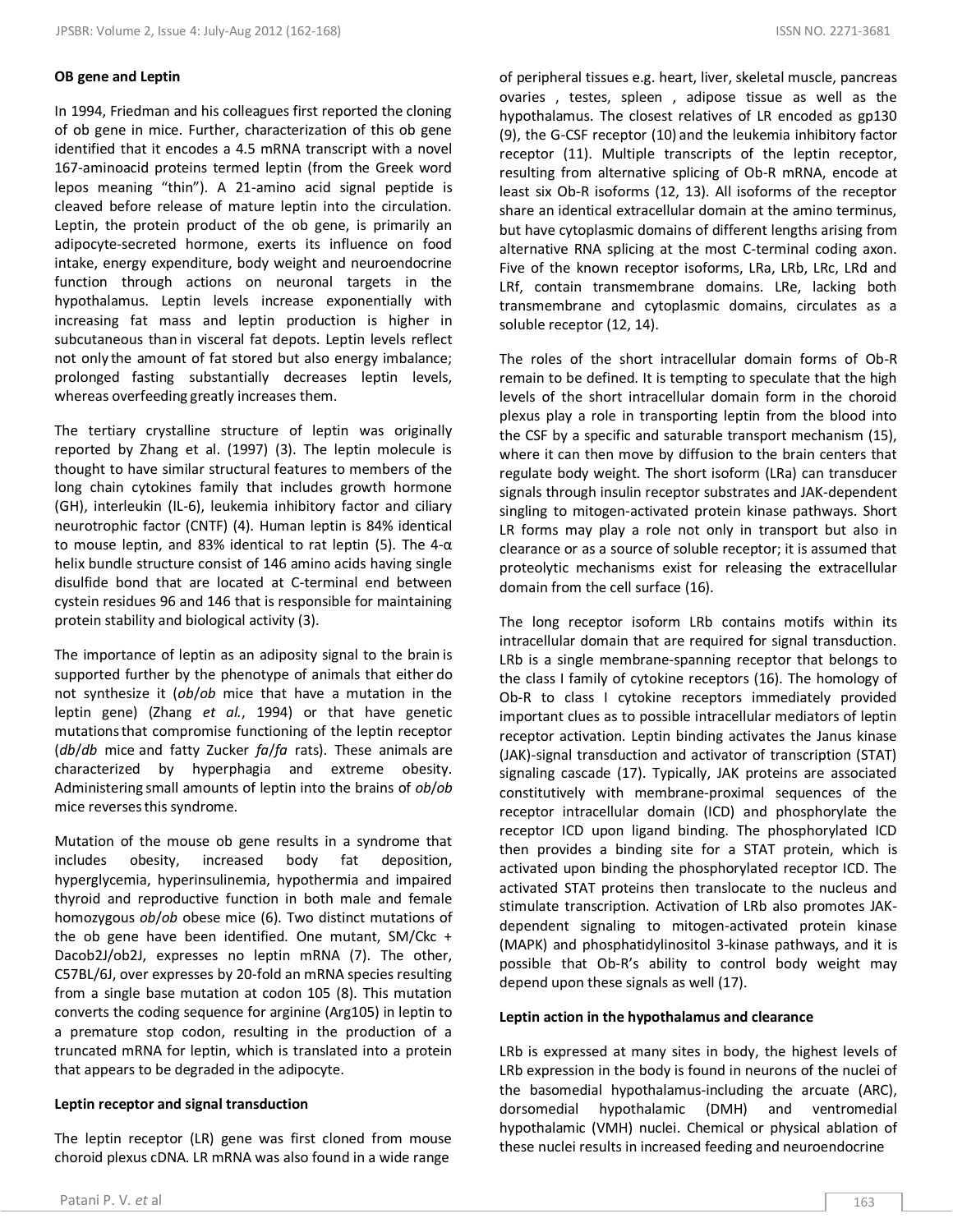abnormalities that are similar to the phenotypes of *db/db* or *ob/ob* mice, suggesting that these hypothalamic nuclei (which is so-called "satiety center") are critical sites of leptin action (18, 19) Within the nuclei of the basomedial hypothalamus, LRb is expressed at its highest levels in the ARC. Within the ARC, LRb is found in at least two distinct populations of neurons :

- 1) Neurons that coexpress neuropeptide Y (NPY) and agoutirelated peptide (AgRP) and
- 2) Neurons that express pro-opiomelanocortin (POMC) (18, 19)

POMC is processed to alpha melanocyte-stimulating hormone (α-MSH) in the LRb/ POMC neuron. α-MSH mediates a powerful anorectic (appetite-suppressing) signal; LRb stimulates the expression of POMC and activates the LRb/POMC neuron (19, 20). AgRP is an antagonist of  $\alpha$ -MSH signaling and NPY is itself an orexigenic (appetite-stimulating) hormone that also acts to suppress the central LRb growth and reproductive axes (21-24). Leptin acts via LRb to inhibit the NPY/AgRP neurons and to suppress expression of these neuropeptides. Thus, LRb signaling stimulates the production of anorectic neuropeptides and suppresses levels of orexigenic peptides. Conversely, when leptin action is decreased or deficient (e.g., starvation, *ob/ob* or *db/db* mice), appetite is stimulated via the suppression of anorectic neuropeptides e.g., POMC) and by increased expression of orexigenic peptides (e.g., NPY, AgRP) (25) LRb-expressing ARC NPY/AgRP and/or POMC neurons also regulate energy expenditure and other elements of neuroendocrine function (26). Other distinct neurochemical properties of LRb-expressing neurons in the DMH, VHM and populations of LRb-expressing neurons may be found in the ARC (27). The elsewhere (including the brainstem) are poorly defined. The relation of leptin to other hypothalamic neuropeptides, such as orexin, the tubby transcript (28, 29), melanin-concentrating hormone, neurotensin, and cholecystokinin, has only recently begun to be deciphered (30-32).

Leptin receptors are also expressed in peripheral tissues, including lung, kidney, liver, pancreas, adrenals, ovaries, hematopoietic stem cells and skeletal muscle, whereas the soluble leptin receptor isoform that circulates in the serum functions as a leptin-binding protein (33-42). Although this wide expression may imply that the role of leptin is much broader than that of a circulating satiety factor, the full array of leptin's actions through activation of these receptors has not been fully clarified. However, it seems that short receptor isoforms present in the kidney may mediate leptin clearance (33, 34), whereas those in the brain capillary endothelium (35) and the choroid plexus (36) transport leptin from blood into the brain interstitium and the cerebrospinal fluid by way of a saturable system (38, 39). There is a threshold level of serum leptin (about 25 to 30 ng/mL) above which increases in serum levels are not translated into proportional increases in cerebrospinal or brain leptin levels (38); this, in turn, may result in an apparent leptin resistance and obesity.

# **Physiological role of leptin**

Leptin has a role in the regulation of several hypothalamic– pituitary–endocrine axes, i.e., gonadal, adrenal, thyroid, pancreatic islets, and growth hormone (Figure 1). Leptin has also been implicated as having a role in reproduction system, hematopoiesis, angiogenesis, immune function, osteogenesis and wound healing.



## **Leptin in reproductive system**

Recombinant leptin therapy initiates puberty and also restores fertility in homozygous *ob*/*ob* female mice and accelerates the onset of puberty in wild type mice. It is well documented that Leptin play major role in development of human menarche, pregnancy and lactation (43). Early sexual development is normal in *ob*/*ob* females however ovulation does not occur and the mice remain prepubertal with no occurrence of estrous cycles. Restoration of reproductive functions of *ob*/*ob* females could be possible by administration of hypothalamic extracts to the third ventricle with pituitary extracts, gonadotropins, progesterone and relaxin (44). These observations indicate that the infertility of *ob*/*ob* females is related to hypothalamic and pituitary hormone insufficiencies, and mutations of the ob and db genes have been shown to be associated with hypothalamic hypogonadism in humans. One clinical trial has been published in 1999 on a 9-year-old leptindeficient girl with severe early-onset obesity. She received daily recombinant methyionyl human leptin by s.c. route for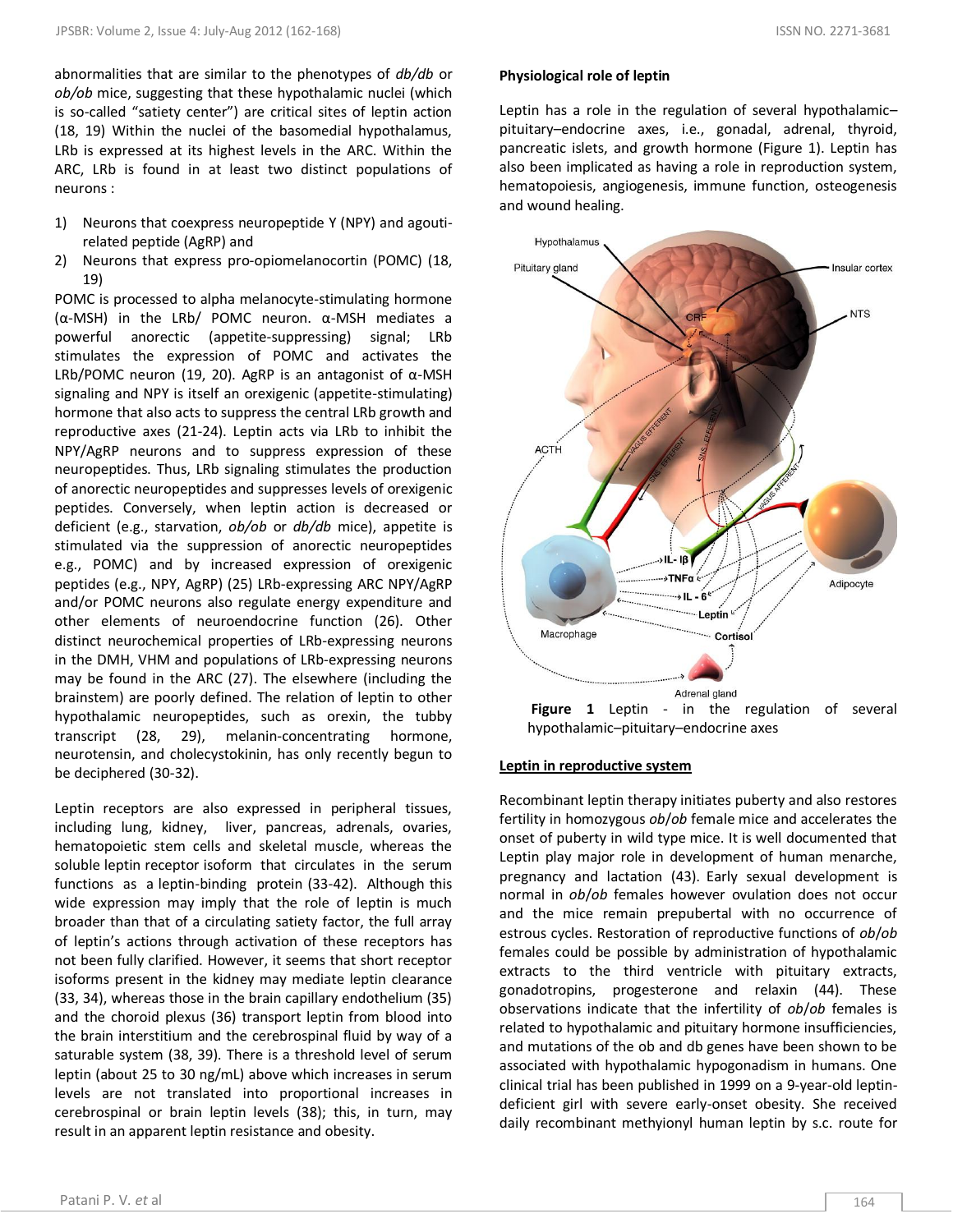12 months which resulted in sustained reduction in body fat mass (45-46). Leptin gradually increased both basal and stimulated serum gonadotropin levels in this patient during the 12 months of treatment. Pelvic ultrasonography indicated a juvenile uterus and ovaries and also there was no evidence of development of secondary sexual characteristics, however, the nocturnal pattern of gonadotropin release was pulsatile, suggesting an early onset of puberty that progressed to normal luteinizing hormone (LH) and follicle stimulating hormone (FSH) pulsatility with continued replacement therapy (47, 48). In another model, long term physiological leptin replacement for 18 months in three leptin deficient, hypogonadal adults resulted in clinical signs of puberty and increases in LH pulsatility and testosterone levels in a 27 year old man and development of ovulatory menstrual cycles in two adult women with luteal phase defect (49,50). These models of leptin deficiency in animals and human indicate that leptin has an important role in reproduction by influencing hypothalamic - pituitary - gonadal axis.

# **Leptin and haematopoesis**

Leptin receptor distribution in hematopoietic tissue and stem cells during embryonic development (51). Secretion of leptin by bone marrow adipocytes may provide a local source of leptin to precursor cells. Recent studies indicate that leptin, together with other cytokines, influences the development of specific lineages of cells, particularly T cells and macrophages, very early in haematopoiesis. A strong correlation between plasma leptin levels and white blood cell count has been observed in obese humans (52).

## **Leptin and immune function**

A large body of evidence suggests that leptin-mediated signaling pathways play an active role in innate and adoptive immunity through alteration of transcription of various target genes. Impaired immunity due to reduction in T cell function has been noted in both leptin deficient *ob*/*ob* and leptin deficient *db*/*db* mice (53). These impairments have been observed principally in cell mediated immune responses, in resistance to viral and bacterial infections, and in macrophage function. Leptin can induce a shift of T cells in *ob*/*ob* mice to a predominantly Th1 response by increasing interferon-g and interleukin-2, and decreasing interleukin-4 cytokine production in vivo (53). These helper cells also express the long isoform of the leptin receptor. These data strongly suggest a leptin receptor-mediated effect on T cell production and function.

# **Leptin and osteogenesis**

Several studies have shown that leptin directly stimulates bone growth in vitro and increase bone density in leptin deficient animals. Clinical studies have shown that obesity is a protective factor for postmenopausal osteoporosis and that bone mass correlates positively with fat mass (54). There is also a positive relationship between serum leptin levels and bone mineral content at several skeletal sites in healthy non-

obese women and in whole body bone mineral density in postmenopausal women (55). The leptin-defective *fa*/*fa* rat has decreased bone mass, increased bone resorptive activity, and hypercalciuria that cannot be attributed to the diabetic condition of this animal model (56). The *ob*/*ob* mice respond to leptin treatment with increased osteoblast formation and bone deposition (57). Direct effects on osteoblasts and osteoclasts, which are known to contain leptin receptors, may mediate Leptin's actions on bone, indirect actions of leptin are also suggested. The effects of leptin on the hypothalamic– pituitary axis have been confirmed. Leptin has been shown to regulate the release of growth hormone and somatostatin and to improve the body's response to insulin and insulin like growth factor (58). It is proposed that these may be mechanisms by which leptin indirectly influences homeostatic balance to favor bone formation rather than bone resorption. There is evidence to suggest that leptin-induced enhancement of osteoblast differentiation and suppression of adipocyte differentiation in human bone marrow may be responsible for the negative correlation between bone mineral density and body fat mass (59). [Florent Elefteriou](javascript:void(0);) et al. (60); have recently proposed that CART (cocaine amphetamine regulated transcript), a neuropeptid whose expression is controlled by leptin and nearly abolished in *ob*/*ob* mice, inhibits bone resorption by modulating Rankl expression. Their study establishes that leptin-regulated neural pathways control both aspects of bone remodeling, namely resorption of osteoclasts and formation of osteoblasts and demonstrates that integrity of sympathetic signaling is necessary for the increase in bone resorption caused by gonadal failure (60).

# **Gastric leptin**

Adipocyte-specific, the ob gene, as well as the leptin receptor, has been found in a variety of other tissues including the stomach. Epithelial cells of stomach synthesize and secrete leptin in rodents and in humans (61). Leptin also detected in the secretory granules of endocrine P cells (62). Leptin secretion in the stomach is regulated by feeding, acetylcholine released by the vagus nerve (63), and intestinal hormones (i.e. cholecystokinin and secretin) (61) Stomach-derived leptin, mainly secreted in the lumen, remains stable in gastric juice even at pH2. It then enters the intestine where leptin receptors have been identified on the brush border. Recent data also suggest that gut leptin may act locally within the gastrointestinal tract to influence intestinal functions, such as nutrient absorption, and thus have pathophysiological implications.

Leptin derived from the stomach can be distinguished from adipocyte leptin through its rapid increased secretion following a meal and through its exocrine secretion (i.e. mainly in the gastric lumen). Gastric leptin act as a neuroendocrine key for satiety. Recent studies shown that Leptin (secreted by the stomach) and CCK can be considered as short-term gastrointestinal signals in the control of feeding. These signals locally activate their receptors on vagal terminals to generate signals that are processed in the NTS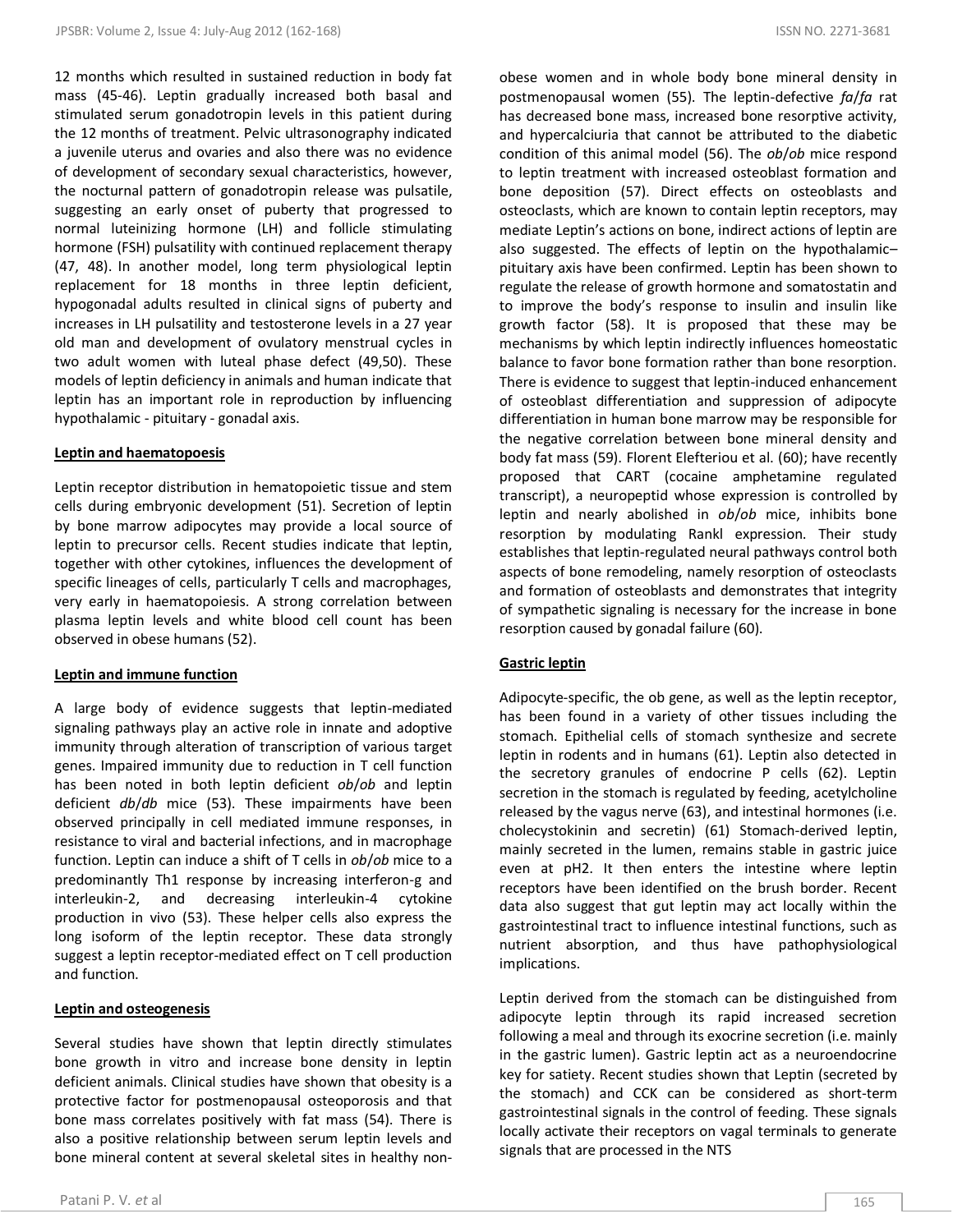(nucleus of the solitary tract) and the paraventricular nucleus (PVN) of the hypothalamus. The stomach-derived leptin secreted in the lumen enters the intestine in an active form. In the intestine, luminal leptin enhances duodenal CCK release, jejunal absorption of dipeptides transport through PepT-1 transporter, and butyrate uptake by colonocytes via MCT-1. During intestinal inflammation, colon cells express leptin, whereas normal colonic epithelial cells do not, suggesting a role for leptin in inflammation (63). Systemic leptin has also effect on GIT. It can inhibit the active component of galactose absorption mediated by the Na+/glucose cotransporter SGLT1 without affecting the passive component of the absorption (62).

#### **Conclusion and feature remarks**

The discovery of the *ob* gene and leptin has clearly provided exciting new insights into the mechanisms controlling body weight and composition. Leptin research has also revealed several interexisting new physiological targets which have direct clinical relevance for disease state associated with low leptin concentration and neuroendocrine abnormalities. Since obesity is a chronic disorder, treatment is also likely to be chronic, which raises important issues of tolerability and potential toxicity of any newly developed drug. An enormous amount of progress has been made in understanding leptin physiology since it was first identified 10 years ago (from invitro, animal and toxicology studies to human physiology and proof-of-concept treatment studies)- an achievement that tends to be the exception rather than the rule in medical research and that highlights the potential for even greater advances in scientific knowledge and development of treatment in the upcoming years.

- 1. Hamilton BS, Paglia D, Kwan AYH, Dietel M. Increased obese mRNA expression in omental fat cells from massively obese humans. *Nat Med* 1995; 1: 953–956.
- 2. Bado A, Levasseur S, Attoub S, Kermorgant S, Largneau J-P, Bortoluzzi M-N, Morzo L, Sahy T, Guerre-Mello M, Lemarchand- Brustal Y, Lewin MJ.M. The stomach is a source of leptin. *Nature* 1998; 394: 790–792.
- 3. Zhang F, Babinski MB, Beals JM, Briggs SL, Chrugay LM, Clawson DK, DiMarchi RD, Furman TC, Hale JE, Hsiung HM, Schoner BE, Smith DP, Shang XY, Wery JP, Schevitz RW. Crystal structure of the obese protein leptin-E100. *Nature* 1997; 387: 206-209.
- 4. Madej T, Boguski MS, Bryant SH. Threading analysis suggests that the obese gene product may be a helical cytokine. *FEBS Lett* 1998; 373: 13–18.
- 5. Ahima RS, Flier JS. Leptin. *Annu. Rev Physiol* 2000; 62: 137–413.
- 6. Ingalis AM, Dickie MM, Snell GD. Obese, a new mutation in the house mouse. *J Hered* 1950; 41: 317–318.
- 7. Lonnnqvist F, Arner P, Nordfors L, Shalling M.

 Overexpression of the obese (ob) gene in adipose tissue of human obese subjects. *Nat Med* 1995; 1: 950–953.

- 8. Zhang Y, Proenca R, Maffai M, Barone M, Leopold L, Friedman JM. Positional cloning of the mouse obese gene and its human homologue. *Nature* 1994; 372: 425–432.
- 9. Taga T, Hibi M, Hirata Y, Yamasaki K, Yasukawa K, Matsuda T, Hirano T, Kishimoto T. *Cell* 1989; 58: 573–581.
- 10. Larsen A, Davis T, Curtis BM, Gimpel S, Sims JE, Cosman D. *J Exp Med* 1990; 172: 1559–1570.
- 11. Gearing DP, Thut CJ, VandenBos T, Gimpel SD, Delaney PB, King J. *EMBOJ* 1991; 10: 2839–2848.
- 12. Lee GH, Proenca R, Montez JM, Carroll K, Darvishzadeh JG, Lee JI. Abnormal splicing of the leptin receptor in diabetic mice. *Nature* 1996; 379: 632–635.
- 13. Wang M-Y, Zhou YT, Newgard CB, Unger RH. A novel leptin receptor isoform in fat. *FEBS Lett* 1998; 392: 87-90.
- 14. Huang L, Wang Z, Li C. Modulation of circulating leptin levels by its soluble receptor. *J Biol Chem* 2001; 276: 6343- 6349.
- 15. Banks WA, Kastin AJ, Huang W, Jaspan JB, Maness LM. *Peptides* 1996; 17: 305–311.
- 16. Tartaglia LA.The Leptin Receptor. *J Biol Chem* 1997; 272: 6093–6096.
- 17. Hegyi K, Fulop K, Kovacs K, Toth S, Falus A. Leptin induced signal transduction pathways. *Cell Biol Int* 2004; 28: 159- 169.
- 18. Elmquist JK, Elias CF, Saper CB. From lesions to leptin: hypothalamic control of food intake and body weight. *Neuron* 1999; 22: 221–232.
- 19. Schwartz MW, Woods SC, Porte D Jr Central nervous system control of food intake. *Nature* 2000; 404: 661– 671.
- 20. Cowley MA, Smart JL, Rubinstein M. Leptin activates anorexigenic POMC neurons through a neural network in the arcuate nucleus. *Nature* 2001; 411: 480–4.
- 21.Erickson JC, Hollopeter G, Palmiter RD. Attenuation of the obesity syndrome of ob/ob mice by the loss of neuropeptide Y. *Science* 1996; 274: 1704–1707.
- 22.Fan W, Boston BA, Kesterson RA. Role of melanocortinergic neurons in feeding and the agouti obesity syndrome. *Nature* 1997; 385: 165–168.
- 23. Seeley RJ, Yagaloff KA, Fisher SL. Melanocortin receptors in leptin effects. *Nature* 1997; 390: 349.
- 24. Bates SH, Steams WH, Schubert M. STAT3 signaling is required for leptin regulation of energy balance but not reproduction. *Nature* 2003; 421: 856–859.
- 25. Elmquist JK, Elias CF, Saper CB. From lesions to leptin: hypothalamic control of food intake and body weight. *Neuron* 1999; 22: 221–232.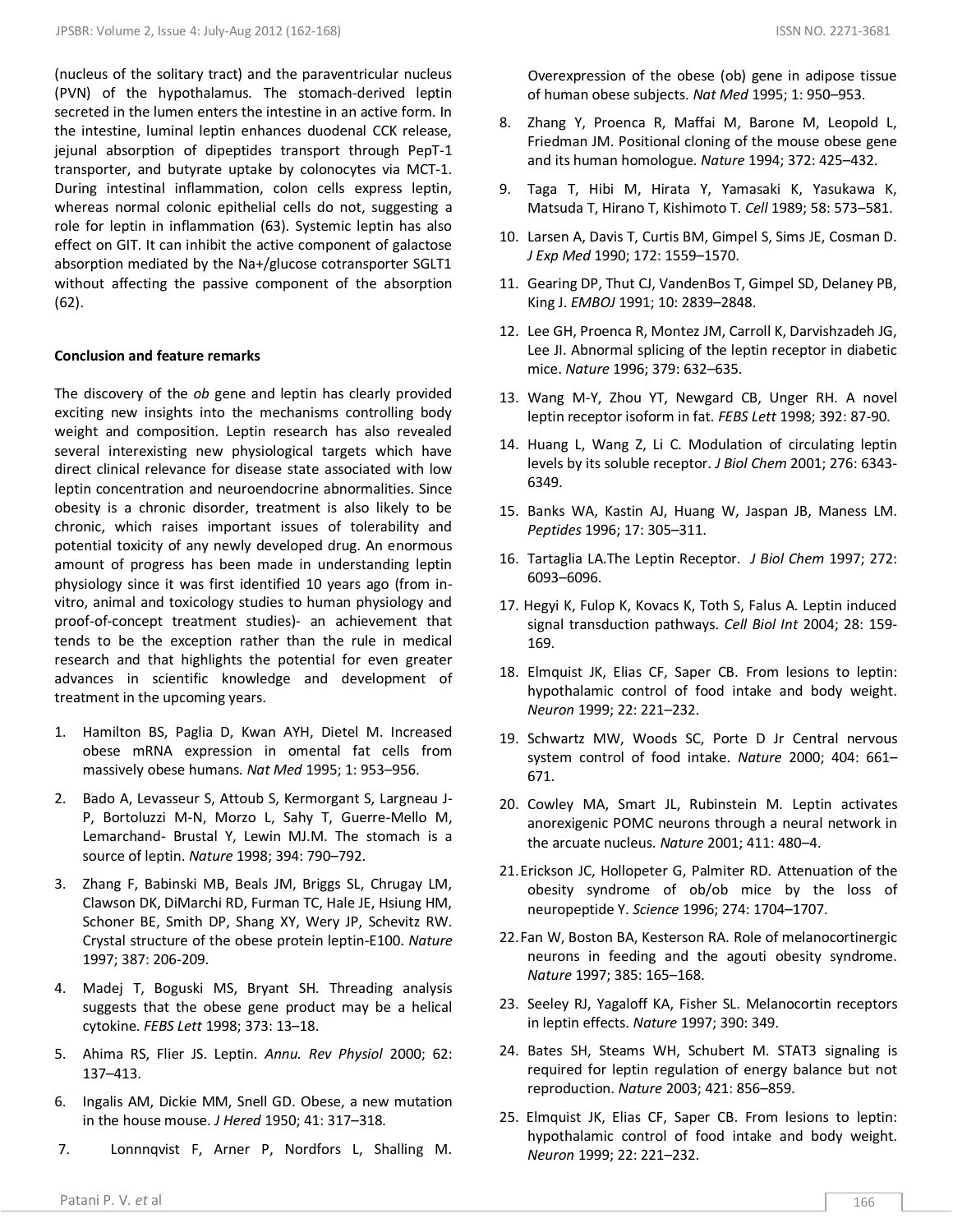- 26. Ahima RS, Prabakaran D, Mantzoros CS. Role of leptin in the neuroendocrine response to fasting. *Nature* 1996; 382: 250–252.
- 27. Jureus A, Cunningham MJ, McClain ME. Galanin-like peptide (GALP) is a target for regulation by leptin in the hypothalamus of the rat. *Endocrinology* 2000; 141: 2703– 2706.
- 28. Kleyn PW, Fan W, Kovats SG, Lee JJ, Pulido JC, Wu Y. Identification and characterization of the mouse obesity gene tubby: a member of a novel gene family. *Cell* 1996; 85: 281-290.
- 29. Turton MD, O'Shea D, Gunn I, Beak SA, Edwards CM, Meeran K. A role for glucagon-like peptide-1 in the central regulation of feeding. *Nature* 1996; 379: 69-72.
- 30. Flier JS, Maratos-Flier E. Obesity and the hypothalamus: novel peptides for new pathways. *Cell* 1998; 92: 437-440.
- 31. Mantzoros CS. Leptin and the hypothalamus: neuroendocrine control of food intake. *Mol Psychiatry* 1999; 4: 8-12.
- 32. Ur E, Grossman A, Despres JP. Obesity results as a consequence of glucocorticoid induced leptin resistance. *Horm Metab Res* 1996; 28: 744-747.
- 33. Murakami T, Yamashita T, Iida M, Kuwajima M, Shima K. A short form of leptin receptor performs signal transduction. *Biochem Biophys Res Commun* 1997; 231: 26-29.
- 34. Cumin F, Baum HP, Levens N. Leptin is cleared from the circulation primarily by the kidney. *Int J Obes Relat Metab Disord* 1996; 20: 1120-1126.
- 35. Golden PL, Maccagnan TJ, Pardridge WM. Human bloodbrain barrier leptin receptor. Binding and endocytosis in isolated human brain microvessels. *J Clin Invest* 1997; 99: 14-18.
- 36. Lynn RB, Cao GY, Considine RV, Hyde TM, Caro JF. Autoradiographic localization of leptin binding in the choroid plexus of *ob*/*ob* and *db*/*db* mice. *Biochem Biophys Res Commun* 1996; 219: 884-889.
- 37. Schwartz MW, Peskind E, Raskind M, Boyko EJ, Porte D Jr. Cerebro-spinal fluid leptin levels: relationship to plasma levels and to adiposity in humans. *Nat Med* 1996; 2: 589- 593.
- 38. Caro JF, Kolaczynski JW, Nyce MR, Ohannesian JP, Opentanova I, Goldman WH. Decreased cerebrospinalfluid/serum leptin ratio in obesity: a possible mechanism for leptin resistance. *Lancet* 1996; 348: 159-161.
- 39. Muoio DM, Dohm GL, Fiedorek FT Jr, Tapscott EB, Coleman RA. Leptin directly alters lipid partitioning in skeletal muscle. *Diabetes* 1997; 46: 1360-1363.
- 40. Auwerx J, Staels B. Leptin. *Lancet* 1998; 351: 737-742.
- 41. Houseknecht KL, Mantzoros CS, Kuliawat R, Hadro E, Flier

Flier JS, Kahn BB. Evidence for leptin binding to proteins in serum of rodents and humans: modulation with obesity. *Diabetes* 1996; 45: 1638-1643.

- 42. Sinha MK, Opentanova I, Ohannesian JP, Kolaczynski JW, Heiman ML, Hale J. Evidence of free and bound leptin in human circulation. Studies in lean and obese subjects and during short-term fasting. *J Clin Invest* 1996; 98: 1277- 1282.
- 43. Kiess W, Reich A, Meyer K, Glasow A, Deutscher J, Klammt J. A role for leptin in sexual maturation and puberty? *Horm Res* 1999; 51: 55-63.
- 44. Lee DW, Leinung MC, Rozhavskaya-Arena M, Grasso P. leptin and the treatment of obesity: its current status. *European J Pharmacology* 2002; 440: 129-139.
- 45. Farooqi S, Jebb SA, Langmack G, Lawrence E, Cheetham CH, Prentice AM. Effects of recombinant leptin therapy in a child with congenital leptin deficiency. *N Engl J Med* 1999; 341: 879-884.
- 46. Farooqi S, Matrese G, Lord GM. Beneficial effect of leptin on obesity, T cell hyporesponsiveness and neuroendocrine/metaboloic dysfunction of human cognital leptin deficiency. *J Clin Invest* 2002; 110: 1093- 1003.
- 47. Licinio J, Caglayan S, Ozata M. Phenotypic effect of leptin replacement on morbid obesity, diabetes mellitus, hypogonadism and behavior in leptin deficient adults. *Porc Natl Acad Sci USA* 2004; 101: 4531-4536.
- 48. Chioffi JA, Shafer AW, Zupancic TJ, Smith-Gbur J, Mikhail A, Platika D. Novel B219/OB receptor isoforms: possible role in hematopoiesis and reproduction. *Nat Med* 1996; 2: 585-589.
- 49. Wilson CA, Bekele G, Nicolson H, Ravussin E, Prateley RE. Relationship of white blood cell count to body fat: role of leptin. *Br J Hematol* 1997; 99: 447-457.
- 50. Fantuzzi G, Faggioni R: Leptin in the regulation of immunity, inflammation, and hematopoiesis. *J Leukoc Biol* 2000; 68: 437-446.
- 51. Lord GM, Matarese G, Howard JK, Baker RJ, Bloom SR, Lechler RI. Leptin modulates the T-cell immune responseand reverses starvation-induced immunosuppression. *Nature* 1998; 394: 897-901.
- 52. Albala C, Devoto E, Sostin C, Zeballos L, Santos JL. Obesity as a protective factor for post menopausal osteoporosis. *Int J Obes Metab Disord* 1996; 20: 1027-1032.
- 53. Blaine H, Vuillemin A, Guillemin F, Durant R, Hanesse B, Doucet B, et al. serum leptin level is a predictor of bone mineral density in postmenopausal women. *J Clin Endocrinal Metab* 2002; 87: 1030-1035.
- 54. Foldes J, Shih MS, Levy J. Bone structure and calcium metabolism in obese Zucker rats. *Int J Obes Relat Metab Disord* 1992; 16: 95-102.